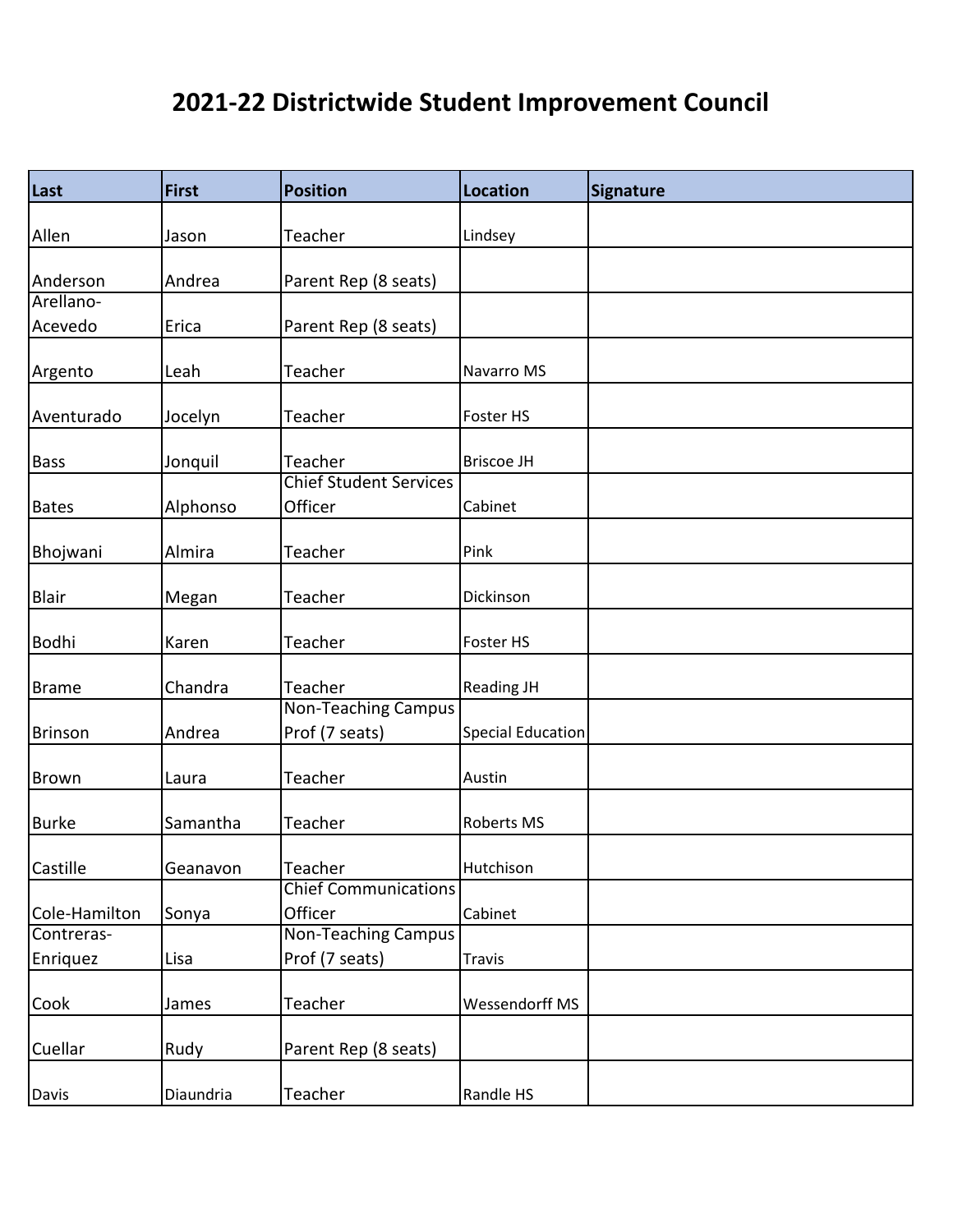| Last            | <b>First</b>    | <b>Position</b>                | <b>Location</b>      | <b>Signature</b> |
|-----------------|-----------------|--------------------------------|----------------------|------------------|
| Debbie          | Nesbitt         | Teacher                        | Campbell             |                  |
|                 |                 |                                |                      |                  |
| Diaz            | Joe             | Teacher                        | George JH            |                  |
| Durham          | Juddy           | Teacher                        | Lamar CHS            |                  |
| Emery           | Joia            | Teacher                        | George Ranch HS      |                  |
| <b>Enriquez</b> | Patricia        | Teacher                        | Foster HS            |                  |
| Escobar         | Adrian          | Teacher                        | Wright JH            |                  |
| Eubanks         | Gene            | Teacher                        | <b>Special Sites</b> |                  |
| Ferguson        | Rachelle        | Teacher                        | <b>Reading JH</b>    |                  |
| Finley          | Lance           | Community<br>Representative (4 |                      |                  |
| Fisbeck         | Lauren          | Teacher                        | Huggins              |                  |
| Flores          | Ashley          | Community<br>Representative (4 |                      |                  |
| Goldfarb        | Shari           | Teacher                        | Morgan               |                  |
| Gougler         | Justin          | Teacher                        | Terry HS             |                  |
| Green           | <b>Becky</b>    | Teacher                        | Leaman JH            |                  |
| Haut            | Tonya           | Teacher                        | Thomas               |                  |
| Haverly         | Angela          | Teacher                        | Velasquez            |                  |
| Hill            | <b>Brittney</b> | Teacher                        | Meyer                |                  |
| Inabnit-Serna   | Jennifer        | Teacher                        | Fulshear             |                  |
| Jarrett         | Tiffanie        | Teacher                        | Adolphus             |                  |
| Jenkins         | Eddie           | Teacher                        | George Ranch HS      |                  |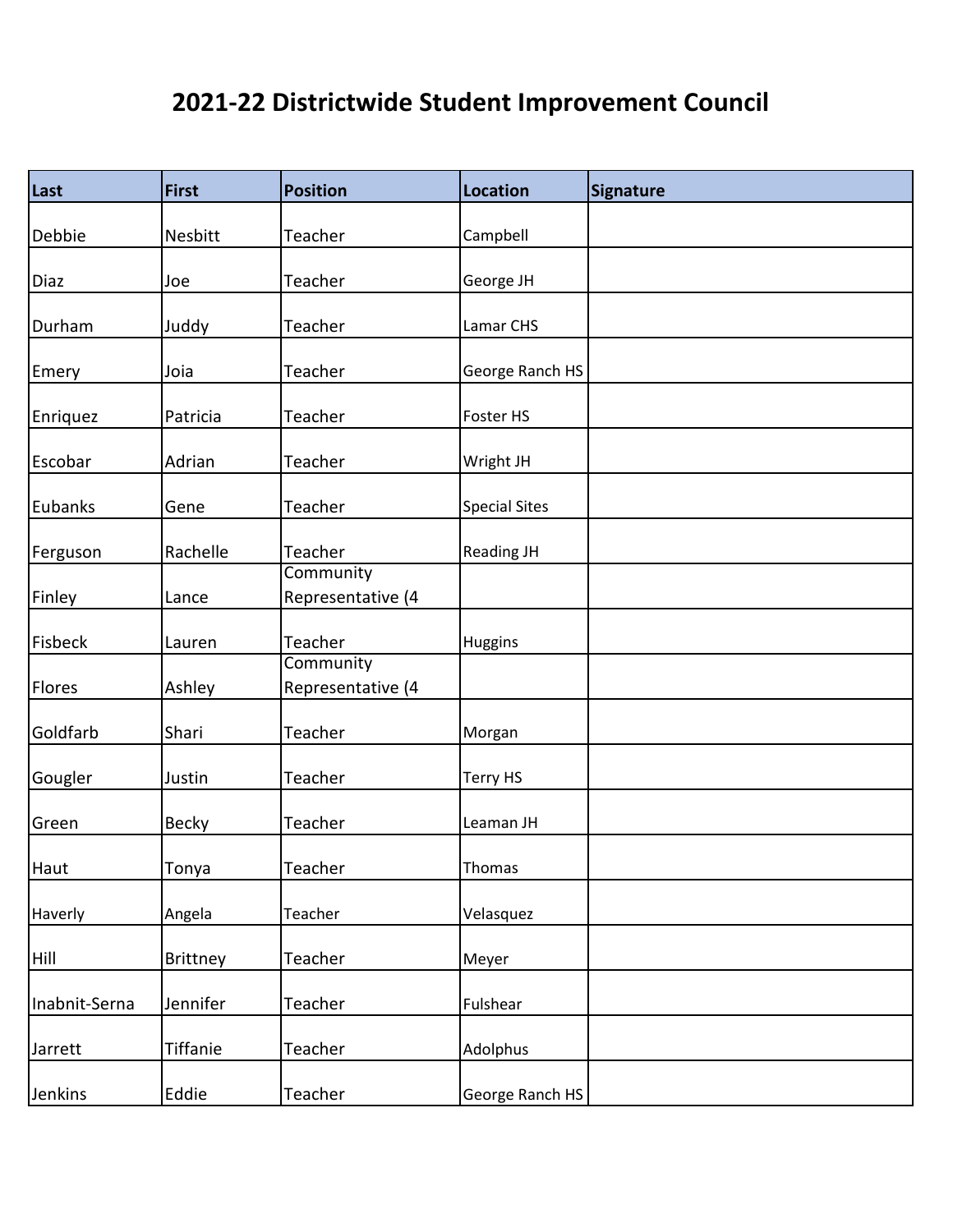| $\vert$ Last | <b>First</b> | <b>Position</b>                 | <b>Location</b>      | <b>Signature</b> |
|--------------|--------------|---------------------------------|----------------------|------------------|
| Johnson      | Kenya        | Teacher                         | Randle HS            |                  |
|              |              | Community                       |                      |                  |
| Jones        |              | Representative (4               |                      |                  |
|              | Carolyn      |                                 |                      |                  |
| Jones        | Katy         | Teacher                         | Long                 |                  |
|              |              | <b>Chief Operations</b>         |                      |                  |
| Juntti       | Chris        | Officer                         | Cabinet              |                  |
|              |              |                                 |                      |                  |
| Kittinger    | Haley        | Teacher                         | Jackson              |                  |
| Kocian       | Maria        | Teacher                         | <b>Travis</b>        |                  |
|              |              |                                 |                      |                  |
| Korenek      | Deborah      | Teacher                         | Lamar JH             |                  |
|              |              | <b>Non-Teaching Campus</b>      |                      |                  |
| Kracker      | Kevin        | Prof (7 seats)                  | Leaman JH            |                  |
|              |              |                                 | Wright JH-MS         |                  |
| Kuhar        | Rosita       | Teacher                         | Rep                  |                  |
|              |              | <b>Non-Teaching District</b>    |                      |                  |
| Lazar        | Kayse        | Admin (2 seats)                 |                      |                  |
|              |              |                                 |                      |                  |
| Lee          | Jayme        | Teacher                         | Ray                  |                  |
|              |              | <b>Business</b>                 |                      |                  |
| Loehr        | Suzanne      | Representative (3               | Stieber Insurance    |                  |
| Logan        | Kyle         | Teacher                         | George Ranch HS      |                  |
|              |              | Teacher                         |                      |                  |
| Lopez-Rosa   | Josie        |                                 | Lamar JH             |                  |
| Ludwig       | Jill         | Chief Financial Officer Cabinet |                      |                  |
|              |              |                                 |                      |                  |
| Luss         | Benjamin     | Teacher                         | Fulshear             |                  |
| Madewell     | Rachel       | Teacher                         | Seguin               |                  |
|              |              |                                 |                      |                  |
| Mann         | Lisa         | Teacher                         | Terry HS             |                  |
|              |              | <b>Non-Teaching District</b>    |                      |                  |
| Marchena     | Katie        | Admin (2 seats)                 |                      |                  |
|              |              |                                 | <b>Braden McClay</b> |                  |
| McClay       | Kristy       | Parent Rep (8 seats)            | (4th @               |                  |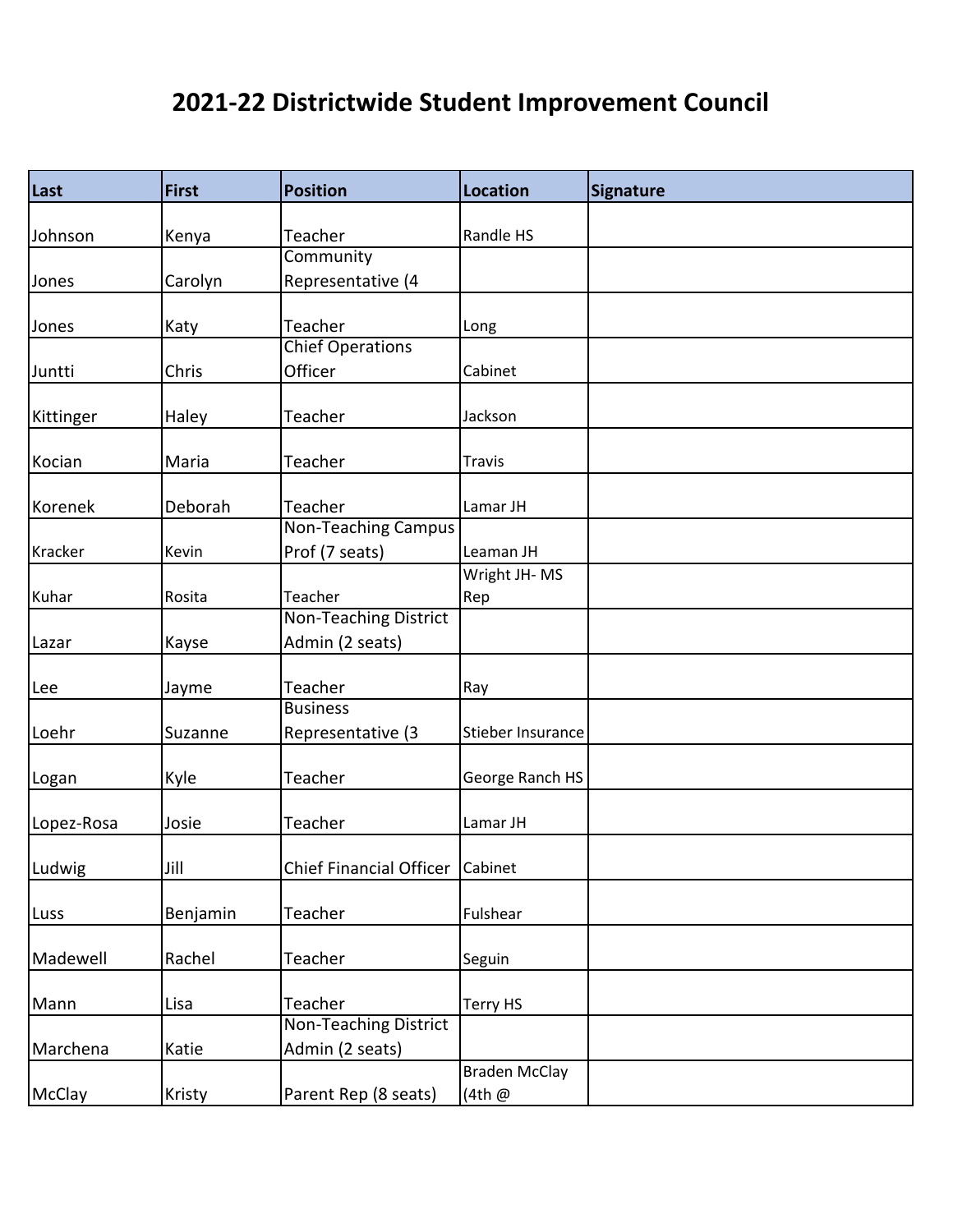| Last      | <b>First</b> | <b>Position</b>            | <b>Location</b>      | Signature |
|-----------|--------------|----------------------------|----------------------|-----------|
|           |              |                            |                      |           |
| Melendez  | Miranda      | Teacher                    | George JH            |           |
| Monceaux  | Andria       | Teacher                    | Tamarron             |           |
|           |              | Director of Research,      |                      |           |
| Moore     | <b>Brian</b> | Assessment &               | RA&A                 |           |
|           |              | <b>Chief Academic</b>      |                      |           |
| Mossige   | Theresa      | Officer                    | Cabinet              |           |
|           |              |                            | <b>Gregory Moten</b> |           |
| Moten     | Renee        | Parent Rep (8 seats)       | (6th @               |           |
|           |              | Non-Teaching Campus        |                      |           |
| Mullennix | Julie        | Prof (7 seats)             | <b>Reading JH</b>    |           |
| Munro     | Taylor       | Teacher                    | Hubenak              |           |
|           |              | <b>Business</b>            |                      |           |
| Muzzy     | Zach         | Representative (3          | State Farm           |           |
|           |              |                            |                      |           |
| Nivens    | Roosevelt    | Superintendent             | Cabinet              |           |
| O'Brien   | Lenhurst     | Teacher                    | Leaman JH            |           |
|           |              |                            | Campbell &           |           |
| Oestreich | Chelsi       | Parent Rep (8 seats)       | Reading ** need      |           |
| Pack      | Lauren       | Teacher                    | Wright JH            |           |
| Paul      | Danielle     | Teacher                    | Bentley              |           |
|           |              | <b>Non-Teaching Campus</b> |                      |           |
| Pettit    | LaKeitha     | Prof (7 seats)             | Jackson              |           |
| Raabe     | Amber        | Teacher                    | Williams             |           |
|           |              | <b>Non-Teaching Campus</b> |                      |           |
| Reed      | Phillip      | Prof (7 seats)             | Fulshear             |           |
| Rexford   | David        | Teacher                    | Terry HS             |           |
|           |              |                            |                      |           |
| Roehling  | Christina    | Teacher                    | Culver               |           |
| Rosabel   | Perez        | Teacher                    | Beasley              |           |
|           | Sara         | Teacher                    | Arredondo            |           |
| Ryan      |              |                            |                      |           |